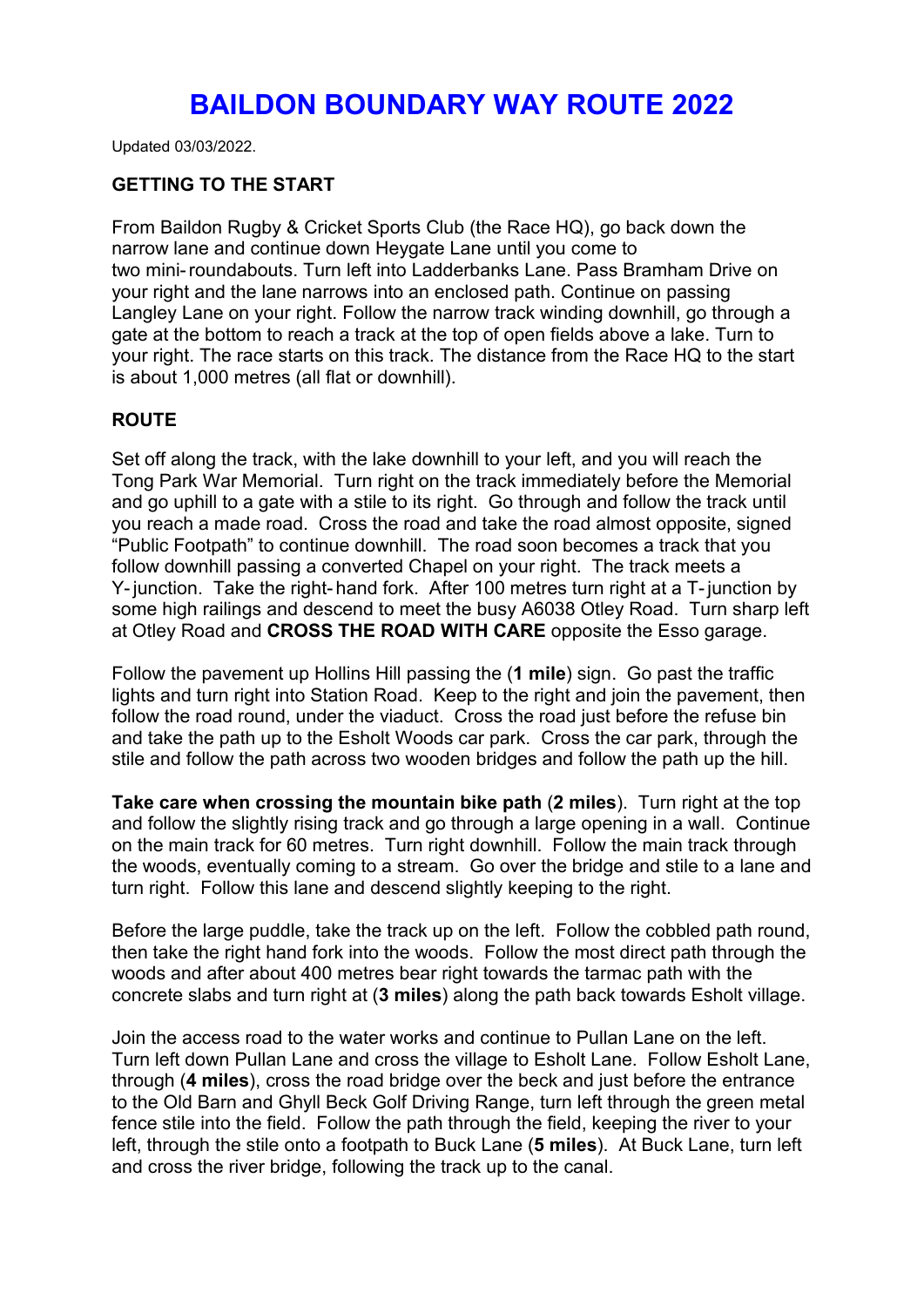Cross the swing bridge at Buck Hill and turn immediately right, following the bridleway and keeping the canal on your right. Follow the path through (**6 miles**) to the railway bridge on the left, cross the bridge and follow the path up to the left, joining Brackendale and passing the pond to your left.

At the T Junction at the end of Brackendale, turn right onto Windhill Old Road. Where the road forks, keep going straight on – marked with dead end road signs (don't run left under the bridge), to the end of the road. Run through the snicket and join the disused railway line. Follow this path all the way down to the tarmac path with two large tree trunks laid down to block vehicles. Turn right on the tarmac path to the railway bridge, cross over and follow the path round, keeping right until you reach the canal at swing bridge 210, adjacent to the entrance to CarnaudMetalbox Engineering. Turn left and rejoin the canal towpath or Dockfield Road if the towpath is closed. At Dock Lane, **CROSS THE ROAD CAREFULLY** and rejoin the towpath.

Continue along the towpath passing the (**7 miles**) sign. Pass the former Ellis Briggs' cycle shop on the right, go under the main road (bridge 207C) and continue on the towpath under bridges 207B and 207E to Salts Mill on the edge of Saltaire. This Victorian village was designated a World Heritage site by UNESCO in December 2001. Go under the next unnumbered road bridge and continue on the towpath passing the (**8 miles**) marker. Go up a small incline at Hirst Lock and before the top go through a gap in the low wall on your right. Descend four small stone steps, and go straight ahead on the track aiming for a footbridge, **crossing with care** the access road to Salt Junior Football Club grounds. Cross the footbridge over the River Aire and immediately turn left down a short slope. Continue ahead passing a stone dome on your left and you come to a stream. Cross the footbridge, then turn right up the track to an unmade road where you turn left.

Continue ahead and just before a gatehouse at the entrance of some woods turn right and follow a hedged path **(9 miles)** to a kissing gate (known locally as the birdcage). Go through and go straight ahead ignoring all other paths. After a short steep climb, a wall appears on the left. Follow this steadily rising path. Keep to the top edge of the woods. **Take extra care on this section as erosion has reduced the width of this path in some places**. Eventually the path drops slightly to a flat open space, just emerging from the woods. Here take the path that branches off to the right and drops down to a stream. Turn right over a bridge, through a gate and bear left to go between two concrete bollards to head upwards over the moor (**10 miles**). Follow the main path climbing towards the road. Where the path branches, bear left heading for the wall corner and the road. Turn left and take the track between the wall and road bringing you to a gate next to a T-junction of roads near a cattle grid. **CROSS THE ROAD WITH CARE**.

Having crossed the road, go through a gate and continue along the edge of the moor with the wall to your left. On reaching a gate near to a putting green, pass through it and go straight ahead crossing the sandy gallops where Harvey Smith, the former showjumper, and his wife Sue, the trainer of Auroras Encore, the 66/1 winner of the 2013 Grand National, exercise their horses. Head upwards and then bear right following the grassy path running parallel to the gallop track (**11 miles**) and heading towards the houses. Go through a gate before the houses and pass the houses on your right. On reaching a tarmac road, go right. Continue on downhill eventually passing Faweather Farm and Cottage on your right and Faweather Grange on your